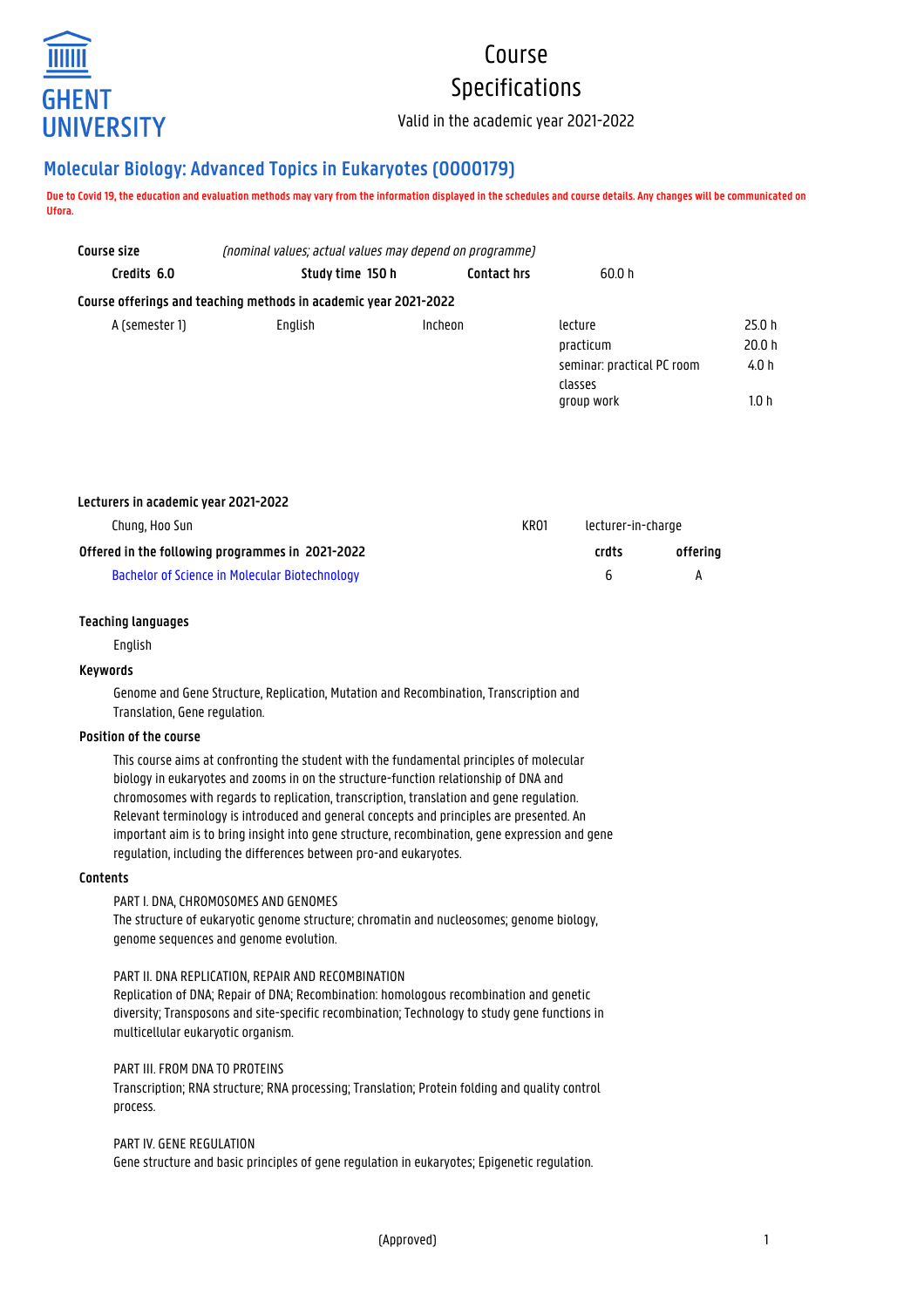#### **Initial competences**

General Biology; Basic principles of organic chemistry and biochemistry, and basic concepts of cell biology and molecular biology.

#### **Final competences**

- 1 Know and understand the structure and expression of eukaruotic genomes, epigenetic regulation, and genome stability.
- 2 Know and understand the structure and properties of DNA and RNA, and the molecular events involved in DNA synthesis. DNA repair and recombination, in pro- and eukaryotes.
- 3 Know and understand the genetic information flow in the eukaryotic cell; including the 1 definition of a gene, the replication, the formation of RNA (transcription), the processing of pre mRNA, and the protein synthesis (translation), the regulation of gene expression.
- 4 Appreciate and understand the molecular biological concepts behind (simple) biotechnological applications.
- 5 Be familiar with the specific terminology and able to explain major concepts to expert as well as layman's audiences.
- 6 Be able to build further on current knowledge in the field by reading simple research papers and drawing relevant conclusions.

#### **Conditions for credit contract**

This course unit cannot be taken via a credit contract

Conditions for exam contract

This course unit cannot be taken via an exam contract

#### **Teaching methods**

Group work, lecture, practicum, seminar: practical PC room classes

#### **Learning materials and price**

Lecture notes and handouts of the PowerPoint slides will be provided. Course book of the practical exercises will be available.

#### **References**

Molecular Biology of the Cell; B. Alberts, A. Johnson, J. Lewis, M. Raff, K. Roberts and P. Walter; Garland Science, New York.

#### **Course content-related study coaching**

Weekly office hours, during which the student can pass by for more information, will beanounced at the beginning of the course. Feedback during permanent evaluation moments will be given.

#### **Evaluation methods**

end-of-term evaluation and continuous assessment

#### **Examination methods in case of periodic evaluation during the first examination period**

Written examination with open questions

#### **Examination methods in case of periodic evaluation during the second examination period**

Written examination with open questions

#### **Examination methods in case of permanent evaluation**

Participation, assignment, report

#### **Possibilities of retake in case of permanent evaluation**

examination during the second examination period is not possible

#### **Extra information on the examination methods**

The final exam will evaluate the knowledge and understanding of major concepts in molecular biology via open questions a well as figure questions.

The ability to connect major concepts will be assessed.

The ability to use the correct terminiology will be evaluated via short questions that ask for definitions or brief explanations of some important terms/concepts in molecular biology.

#### **Calculation of the examination mark**

Periodic evaluation = 16/20; non-periodic evaluation = 4/20 Students need to attend the practical sessions in order to pass the course. Students who eschew period aligned and/or non-period aligned evaluations for this course unit